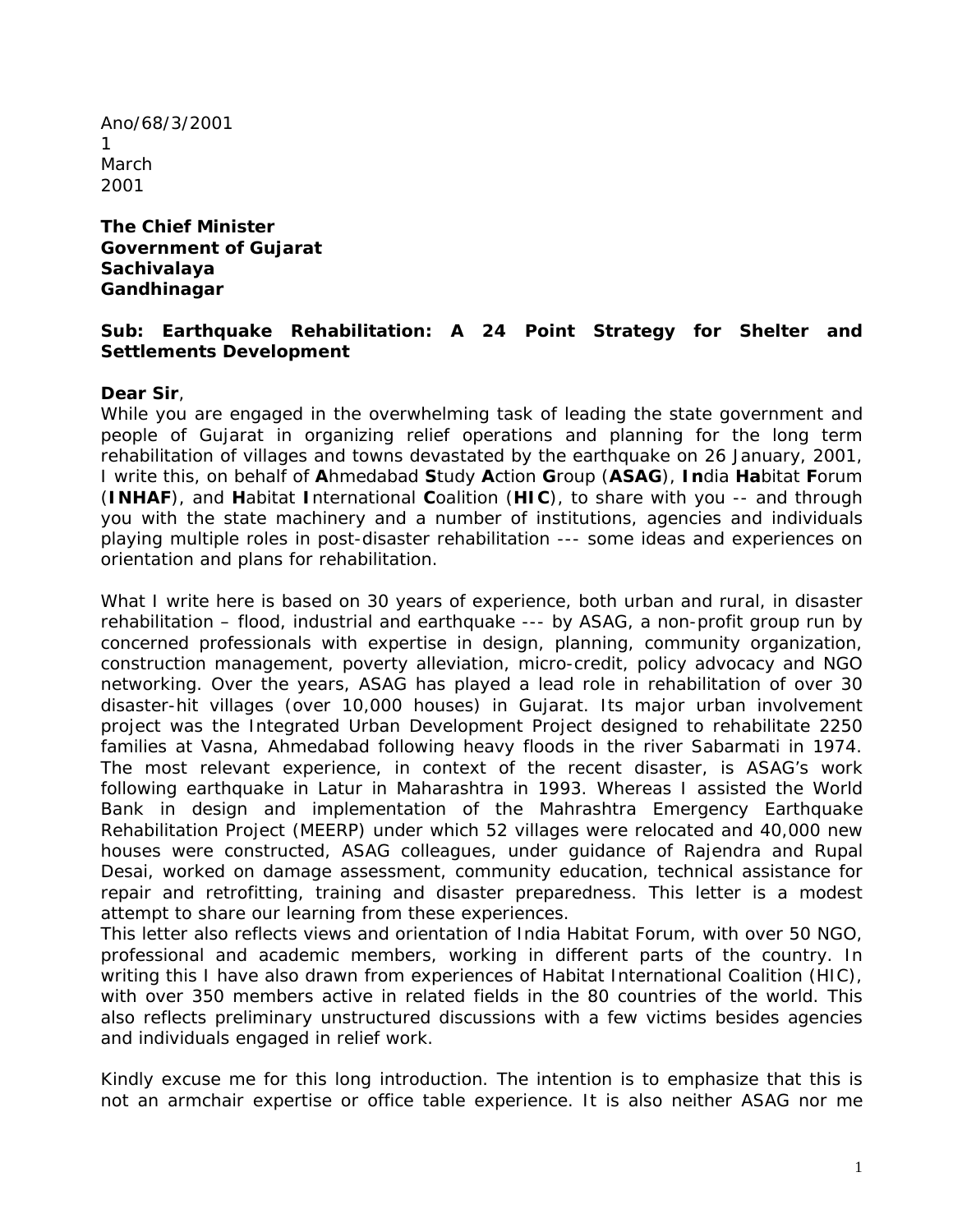alone. This reflects local, national and international experience in rural and urban disaster reconstruction and rehabilitation.

# **1.0. Orientation: A 24 Point Strategy**

Based on the above experience, a preliminary understanding of Kutch and Saurashtra region's economy, settlements and people, and some feedback on the post earthquake scenario in Gujarat, a 24-point strategy for the rehabilitation work is outlined. It is suggested that in designing policy, programme and assistance packages the following may be emphasized.

- 1. People centered, participatory, context sensitive, cost effective, time conscious and sustainable rehabilitation.
- 2. Varying responses for the rehabilitation of villages, towns and cities. Three distinct policy, programme and assistance packages for (a) Ahmedabad city (b) Bhuj, Bachau, Anjar and Rapar towns, and (c) destroyed/damaged villages
- 3. Minimum relocation
- 4. Investment planning (*in shelter, settlements and infrastructure*) geared to strengthening local economy and maximizing employment potential (*both short and long term*) in view of current needs and future trends
- 5. Strategic and enabling subsidization
- 6. House designs and settlement layouts sensitive to indigenous building form, local materials, construction technique and future needs. Also responsive to recurring natural disasters, climate, living habits, economic pursuits, social customs, tradition and culture
- 7. Proper balance between process and product
- 8. Due emphasis on repair and retrofitting option
- 9. Integration of rain water harvesting and other water conservation methods and use of solar energy in design and planning of houses and settlements
- 10.Effective community participation in decision-making, design, planning, implementation and performance monitoring.
- 11.Introduction of earthquake resistant technology in a de-mystified, nonthreatening (*to local artisans*), non alienating (*from local building materials, indigenous construction technique and skills*) and people friendly manner
- 12.Minimum government (*essentially in a facilitating, enabler role*)
- 13.Stake-holder partnership offering appropriate role to communities, NGOs, professionals, corporate houses and private sector
- 14.Transparent systems, non bureaucratic procedures and responsive administration
- 15."Adequate" transit shelter with basic minimum services
- 16.Priority on restoration of economy, livelihood and employment generation
- 17.Special attention to the needs of the poor, unorganized and vulnerable
- 18.Gender sensitivity in the entire operation
- 19.Minimum wastage
- 20.Productive use of debris
- 21.Realistic time frame for rehabilitation of settlements
- 22.Learning from the past
- 23.Education, awareness and technical assistance to strengthen vulnerable housing stock and other buildings in disaster prone areas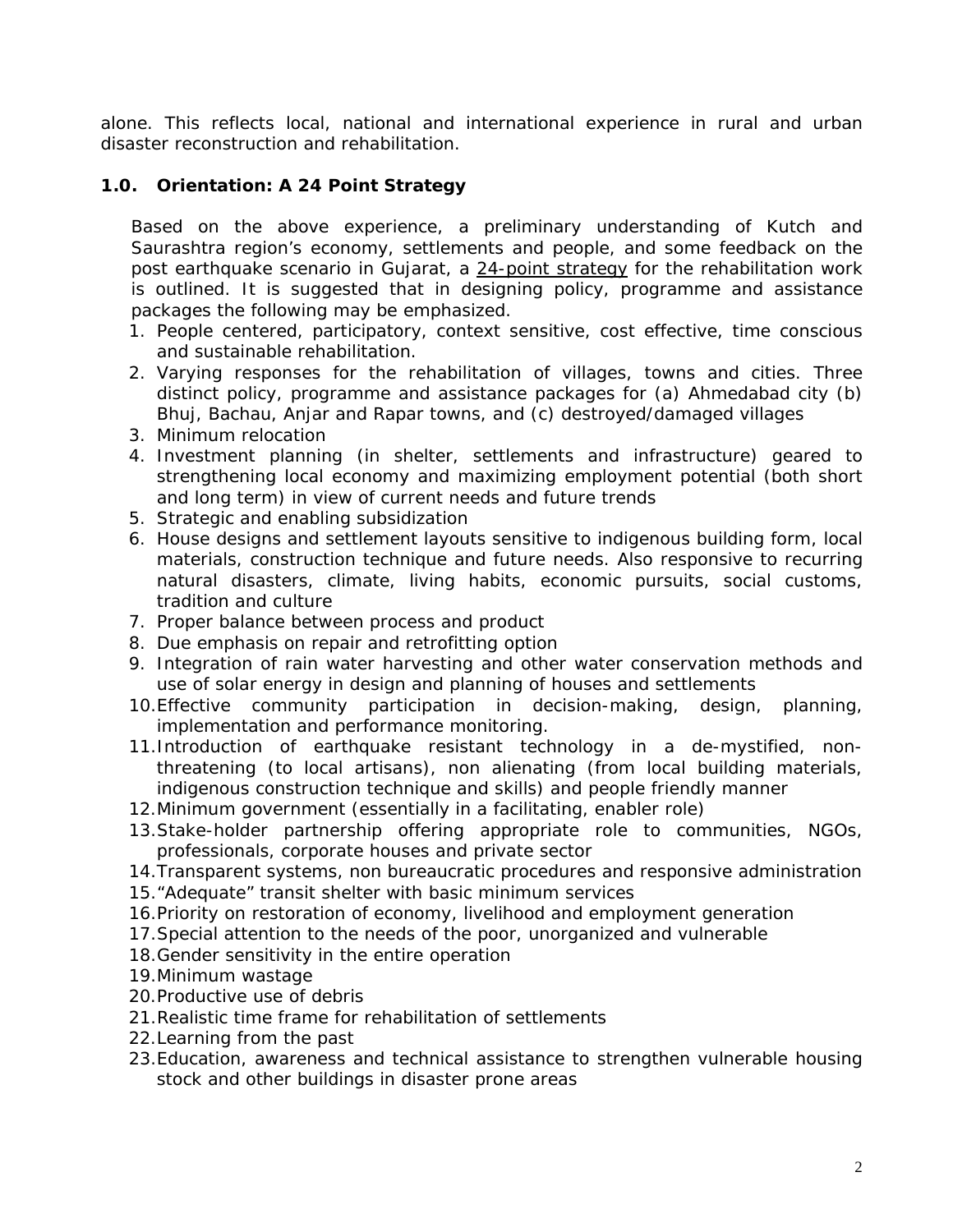24.Integration of long term disaster preparedness in rehabilitation planning and programme development

## **2.0 Details**

Most of these are self-explaining. A few, however, are elaborated here in view of the declared policy and programme packages and popular perceptions. The remaining could be elaborated later, if necessary.

### 2.1. **Minimum Relocation**

Though `relocation' of villages on new sites is a common, immediate response by affected communities, donor agencies (*adopting villages*), politicians and Panchayats, the available experience does not favour relocation. The ravaged communities and their leaders, in fear and shock immediately after the calamity, do demand relocation (*on the grounds that existing site is unsafe, that it is located on a "fault line" and also "how can we live where so many have died?"*). However, feeling and opinion change once impact of initial shock is reduced and it is realized that a new site cannot be far away from the original village (*relationship to the farm land and other job opportunities being a decisive factor*); that a new site just a few kilometers away cannot be safe from a future earthquake; that relocation would invariably entail economic and social dislocation; and that relocation would also mean emotional de-rooting from the ancestral land. It is also known that relocation is expensive and wasteful in terms of land use (*old Gamthal is deserted, new Gamthal consumes productive land*) and service installation. A relocated settlement seldom recreates the qualitative dimension of physical landscape, social environment and cultural ethos of the original village. Experience is that the "spirit of the place" somehow gets lost.

Except in special circumstances—such as old Gamthal being on a real fault-line; excessive loss of life (*irreconcilable emotional tragedy*); unfavorable topography; vulnerability to other forms of natural disaster; water scarcity; irreconcilable social conflict within or neighbouring villages, etc -- discouraging relocation is advisable. The World Bank, I assume, may share this view. You may also verify this with Shri Sharad Pawar, who piloted the Latur earthquake rehabilitation programme and is now the Deputy Chairman of National Disaster Management Authority. The people's wishes, however, should prevail. Community participation in decision making *(whether to rebuild on the old site or to relocate*), therefore, is important. It is also important that people make an informed choice, that political factors and money power do not hijack the process, that decisionmaking is transparent and truly participatory.

This is no place to elaborate on the process of ascertaining peoples' choices. However a just `**yes**' or `**no**' response, to the question whether to relocate or not, is simplistic. Giving options to a community with a price tag is a more rational, though politically and administratively less favoured, method of choice assertion. To tell the villagers that as relocation option entails expenses on the land and higher cost on infrastructure, they would get a smaller house on the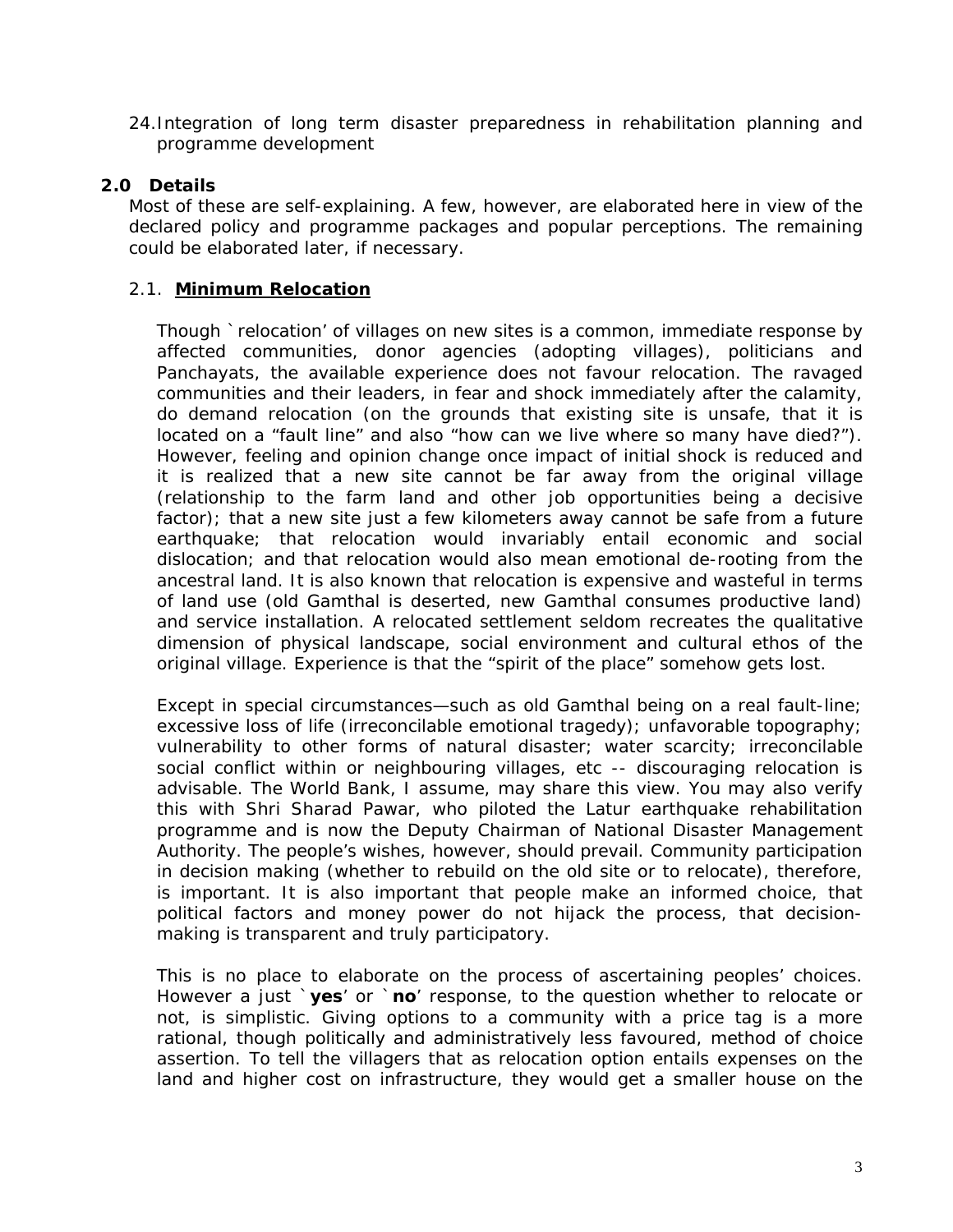relocated site, compared to the old site, is decision making with a price tag. This method might give a more accurate and responsible picture of people's choice.

### 2.2. **Time Frame for Rehabilitation of Settlements**

The state government's plan/promise to build new houses and settlements in four to six months, probably before forthcoming monsoon, has been reported and debated. The political compulsions, people's desperate need, and the government's genuine desire to put an end to people's hardship at the earliest are understandable and appreciated. However, the impractical target, organizational and programme responses it would generate and impact it would have on the processes and the quality of outcome may cause more harm than good --- to the people and the government both. As this is an important matter, kindly permit me to elaborate.

The difficulty with many disaster rehabilitation efforts --- and this one may not be an exception if the stance remains unchanged --- is that relief and rehabilitation get confused and intermixed. Relief is temporary, immediate and oriented primarily to giving and dispensing. By definition it is short term, not expected to continue or last long. Rehabilitation, on the other hand, by its very nature, is long term as it involves creating new, longer lasting and hopefully better products and services than the ones it replaces. The difficulty, however, is that a culture of `emergency' gets loaded on decision making. Therefore both the `process' and the "product" suffer. It is not without reason that end product of many disaster rehabilitation programmes is disastrous. The underlying problem is `emergency culture', `hasty'decisions and total `negation' of processes. The real tragedy is that a suffering community's temporary disablement and handicap get enlarged and projected as some sort of extended, permanent disability, which also result in denial of their legitimate role and participation in reconstruction and rehabilitation process.

It is this tendency that you, Keshubhai Saheb, as the leader and key decision maker, must fight. The past experience, both local and international, tells us that there is nothing like instant rehabilitation. Rehabilitation always takes time irrespective of what one says or does as it involves long term assets creation, heavy investment, creating new organizational infrastructure where little existed before, bringing a number of unrelated actors and agencies to perform together and often inventing new solutions. Can all this be done over-night? And if one tries to do that, what will one end up creating? It will neither create good assets, nor get the maximum out of investment, nor solve problems.

It is useful to note, sir, that hundreds of villages and thousands – lakhs -- of houses that are destroyed or damaged, and to replace which you intend building hastily, in the shortest span of time, took decades, if not centuries, to come up. However efficient we are or whatever the nature of technology, we cannot capsule time in that manner. The idea here is not to say that one should take years and decades to rebuild houses and villages. What is suggested, however, is that they cannot be produced over-night. Both planning and construction takes time. And that must be given.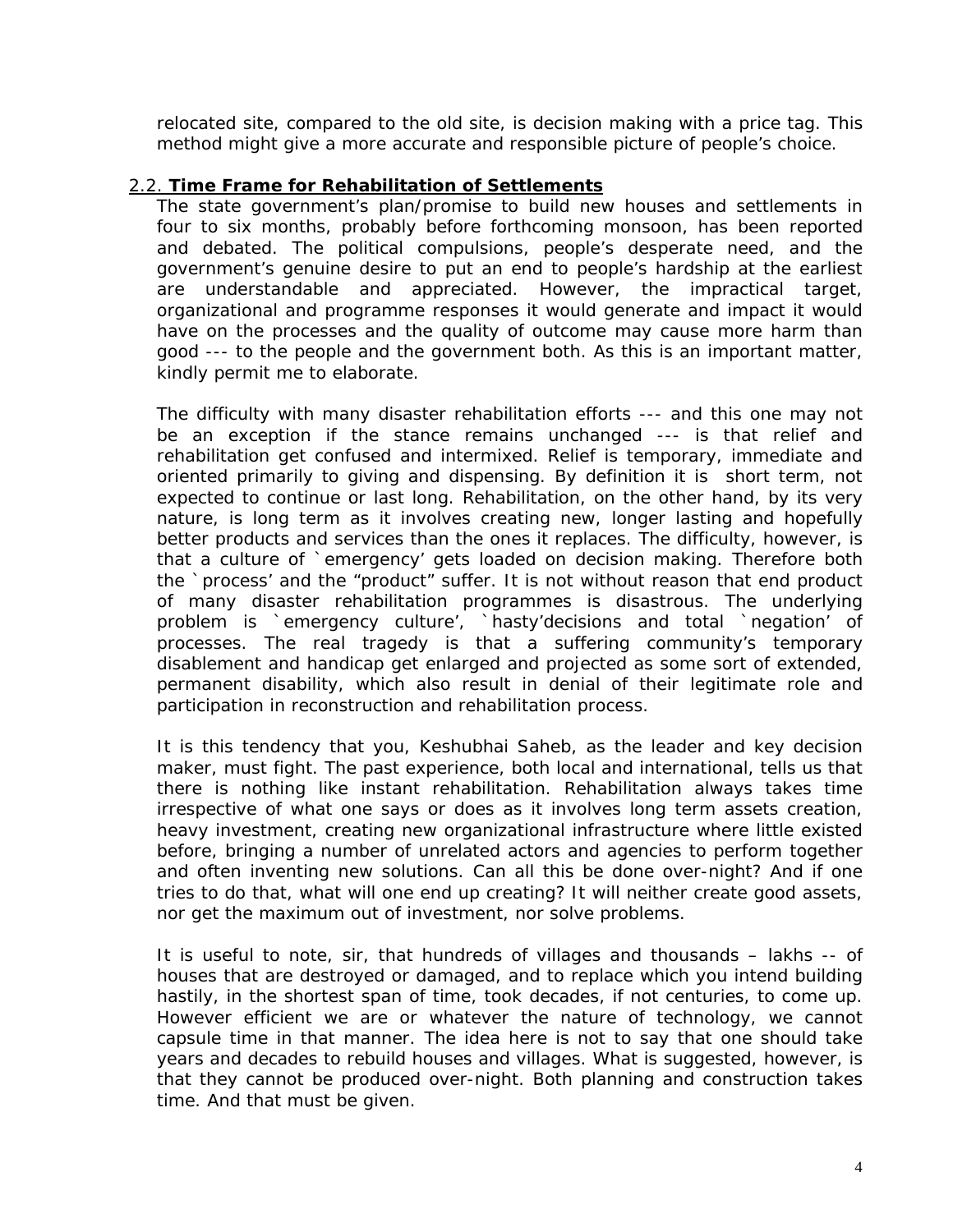If we try to construct new settlements in a hurry we would not have time for any of the legitimate processes. In fact, the `**emergency**' would provide a rationale and justification to skip, bypass and even reject those processes. This is especially true for the villages to be relocated on new sites. As experience shows, finding 200 new village sites, which are topographically suitable, acceptable to residents, involves minimum socio-economic dislocation, have reliable source of drinking water, is easily accessible, readily available and is cost effective in laying services and social infrastructure, is not easy. These sites cannot be found over night. And if they are found and accepted, with a contrived consent of the end users under pressure of `emergency', they may prove either dysfunctional or unacceptable or non-viable or expensive in the long run. We have known deserted and unoccupied new settlements under Indira Awas Yojana. Village rehabilitation under Sardar Sarovar Yojana is not without problems. A rehabilitated village Dhanora, near IPCL, Baroda, built at a cost of Rs. 50 lakhs, after an elaborate participatory process, is still unoccupied 15 years after it was built.

In relocating villages, planning is equally important. How would land plots and houses of different sizes in an old village be adjusted on the new site? Would all be given equal sized plots, equal sized houses? How is the caste factor, which reflected so prominently in the neighborhood pattern in a destroyed village, to be handled? Would all castes be put together? Would lots be drawn for allotment of plots and houses? Would Harijan and caste – Hindus share common walls, courtyards? Would Hindu and Muslim live side by-side? Has a 90 second earthquake eliminated age-old problems, customs and preferences or neutralized long-standing prejudices? Would people agree to these things? Would the state government impose itself on these sensitive issues? The point is that if we ignore these issues in planning new settlements, they would end up having social problems and new tensions. And if everything is to be done instantly and in a hurry where is the time for consulting people, finding answers to some of the above issues and feeding them in the design/planning process?

The quality -- in design, planning, construction, workmanship, materials and details- would be the first casualty. The word "**quality**" is seldom on a priority list of a rehabilitation programme. The emergency/haste syndrome lends credibility to and justifies poor quality. The results are everywhere to see. Aren't some of the houses built under rehabilitation schemes, even the conventional, Indira Awas Yojana, insult to the people?

The same may happen to planning and laying of infrastructure services, construction of community buildings and other facilities. If the new houses, settlements and related infrastructure and services are to costs Rs. 5000 to 6000 crores, a good question to ask is: is it possible to invest purposefully such a large sum of money in a short period of a few months? Can it deliver good results? Is the delivery system equipped?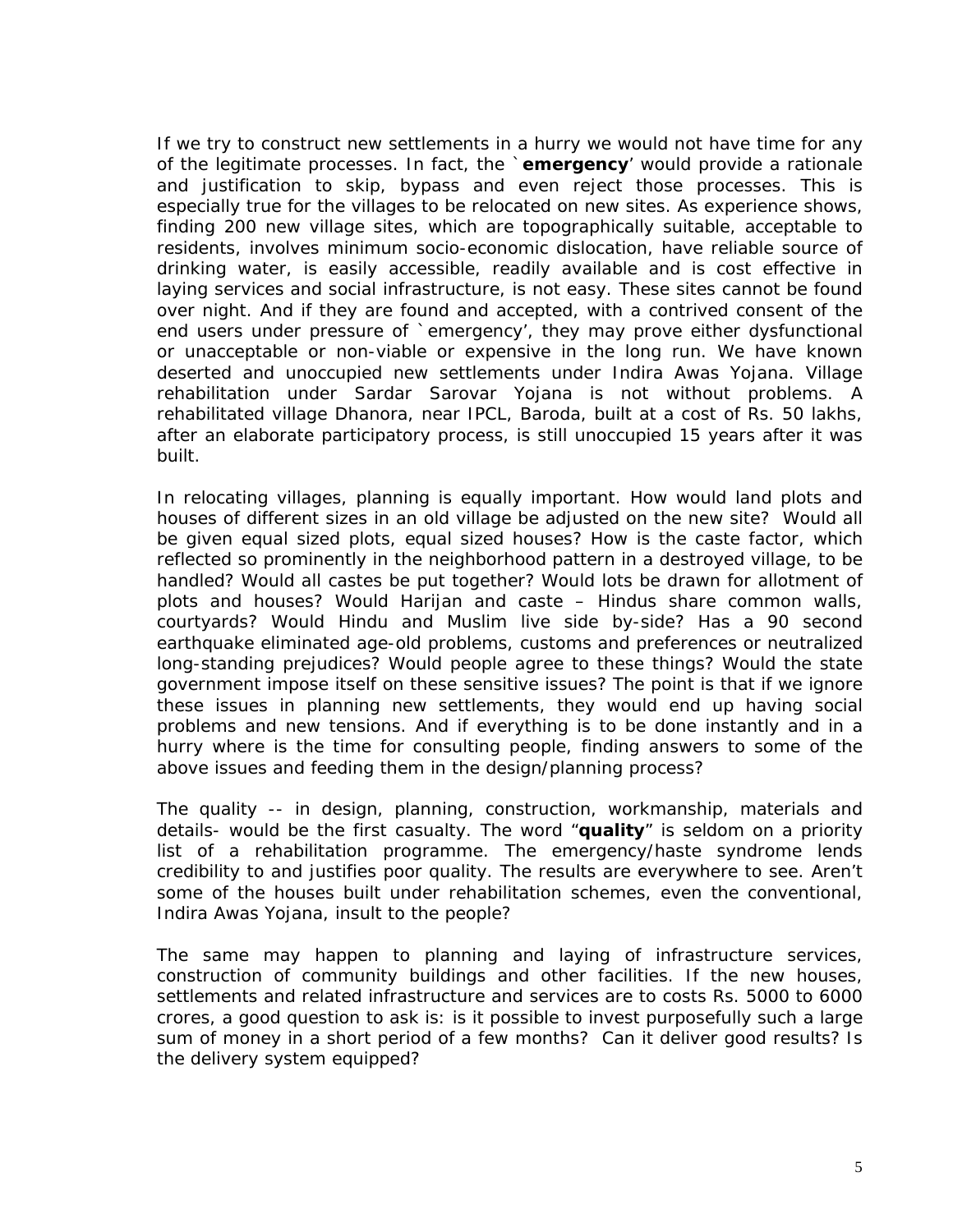All this is not an argument to cause or justify delay. It is an argument against impractical haste. The point, sir, is that the task of building new settlements demands time for consultation, planning, evolving new solutions, preparing people to participate and construction. And all this is process oriented. By efficiency you could compress the time schedule somewhat. You could possibly compress processes to an extent. But you cannot eliminate them altogether. If you do so, the results would be questionable.

### 2.3. **Time for processes**

The real question then is: is there time for the "**processes**"? Aren't people out in the open? Aren't they helpless, shelterless? So long as the affected people are kept in the culture of helplessness, made to feel incapacitated and encouraged to be dependent, they would remain so. Natural disasters, emergencies and our response to them usually create such dependency environment and culture. Not only political compulsions but even charity orientation of people and agencies also contribute to their making. However, if we observe a disaster victims' behaviour it would be found that once the shock of death and destruction has blunted a bit, he/she wastes little time in trying to put pieces together again. That is the human law. The principle of survival; putting life above death, construction over destruction; to move on with the game. And the people of Kutch and Saurashtra are known for their resilience, courage, fighting spirit, capacity to survive against odds and, above all, keeping their head high in adversity.

It is this positive aspect of the disaster victims' behaviour pattern that most rehabilitation planners tend to neglect, even negate. Given the environment, encouragement and support, most disaster victims would assemble a makeshift shelter for themselves or with an outsider's marginal help in labour and materials. That neither takes much time nor money. In both urban and rural situations, especially in the rural, self – help practices and mutual help networks get activated more easily, almost spontaneously, in a disaster situation. Shouldn't this phenomenon be explored to buy time required for the processes mentioned earlier?

Whether the disaster victims agree to wait or not, for a `**reasonable'** period not endlessly, would depend mainly on how the processes are unfolded; how meaningfully they get involved in planning their future habitat and livelihood; how they are shown long term benefits of proper planning; and how he/she is helped to adjust and pull on in the interim. It would also depend on whether their benefactors in the government, anxious to restore normalcy, and the voluntary agencies, eager to undo the damage, all well intentioned and in good faith, are able to resist temptation to do everything yesterday and desist form building a culture of over-dependence. More importantly, it would depend on the level of help, kind of arrangement and type of investment that gets made in the interim phase.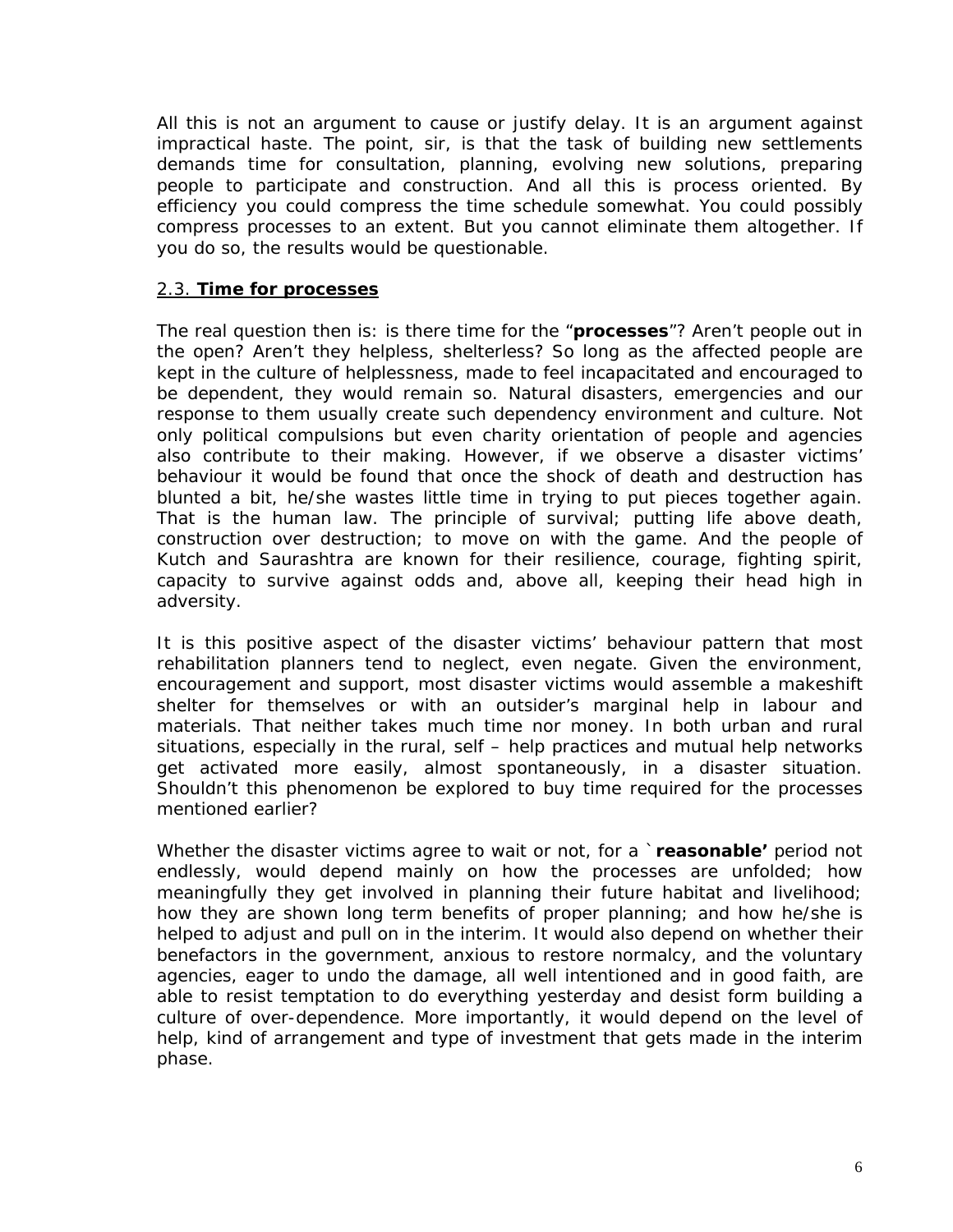Though not many may agree with my assertion, this is mainly a matter of attitude: on part of the disaster victims, on the one hand, and on part of those engaged in helping them, on the other. Relatively friendly climate (*waiting will be impossible in Europe or similarly harsh climate regions*), social relations and accommodating nature are conducive to pulling on little longer in make-shift, even uncomfortable, transit shelters.

## 2.4. **Transit Shelter**

It is in this context that the issue of transit or temporary shelter in the earthquake rehabilitation programme should be seen. Though temporary in nature, reasonably well built and "**livable**" transit housing, built at the lowest possible cost, preferably self-built, using recyclable materials, for an individual family (*not a mass transit camp*), useable for a period of one to two years, with electricity, community water and toilets (*with proper sanitation*), school, dispensary, etc, depending on the size of the community, helps people to recover from shock, to restart life, settle down and break the dependency syndrome earlier. Equally important, it provides required time for decision-making, design, planning, participation and construction of good quality permanent houses and settlements.

On the need for and provision of temporary shelter, one understands, there is some uncertainty. The estimated cost of a temporary shelter (*in one of the Technical Committee meetings it was mentioned at Rs.200/- per sq.ft, Rs. 30,000 for a 150 sq.ft, unit*) and the suggested method of provision *(to be built and financed by the government at a centralized location*) seem to confuse the picture somewhat.

Though it can be done in many ways the following approach may have greater acceptability and better results:

- encouraging/assisting families to build their own transit shelter at a location of their own choice
- providing required financial assistance, in form of materials and cash *(between Rs. 8000 to 10,000?*)
- giving a major portion of assistance in form of re-useable building materials *(the material used in the transit shelter would be reused to extend the core house built under the rehabilitation scheme; either to build a verandah or an extra room or an animal shed*)
- considering transit shelter subsidy as an integral part of total housing subsidy and transit shelter cost as part of overall housing development cost. No or only marginal extra cost on transit shelter account.
- according priority to site clearance and removal of debris (*to facilitate construction of transit shelter at the old village site and preferably on one's own land plot*), and
- Facilitating provision of required physical infrastructure and social services by the government or NGOs.

Expenditure on transit shelter is an additional cost if it is seen as a separate activity. What might help is to view it as the first phase of a two-phase house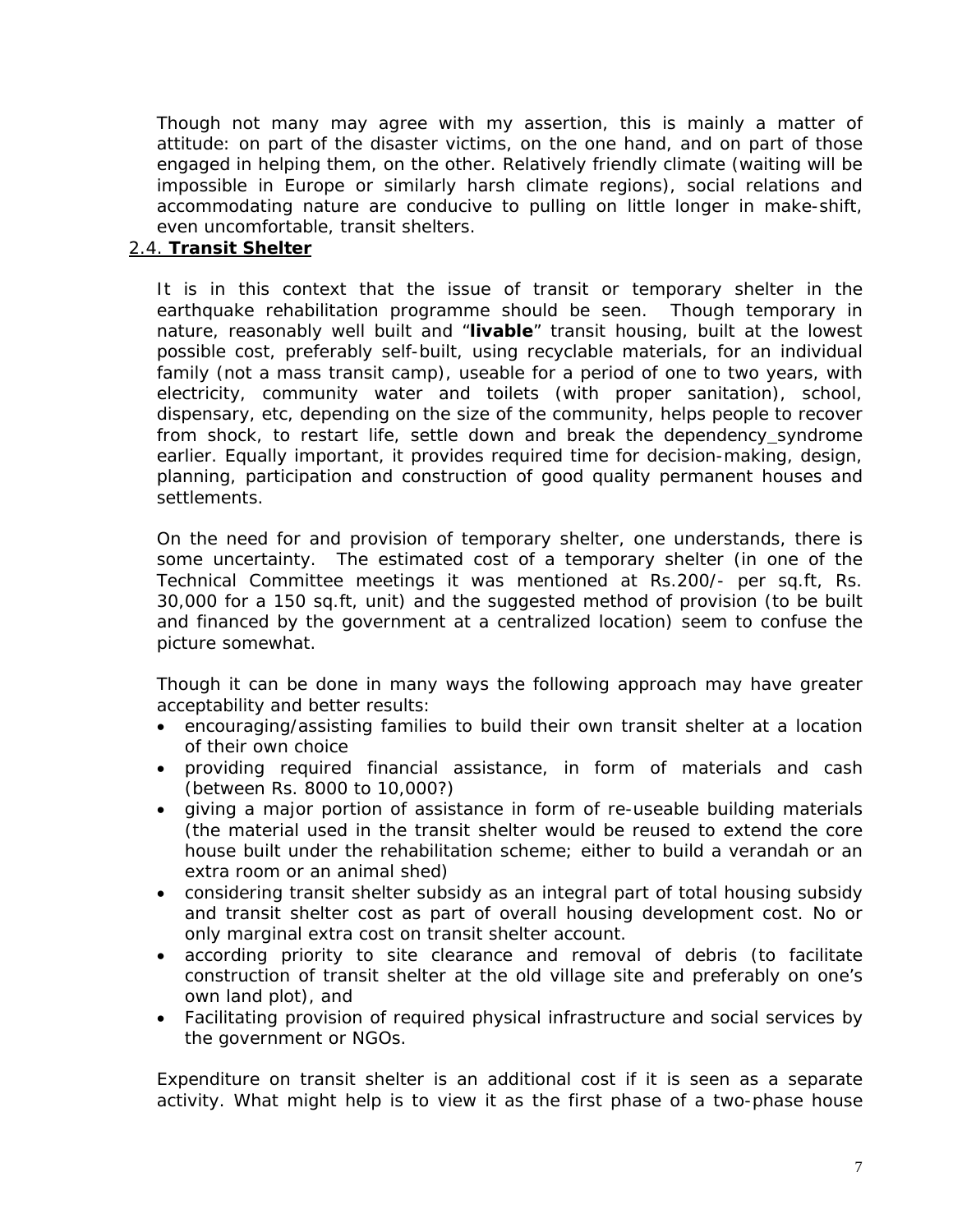construction process. Therefore proper selection of materials for transit shelter is important, especially its dismountability, re-usability and functional and aesthetic integration in new construction at a later stage.

Though an individual building a transit accommodation on his/her old plot is a preferred option, in towns like Bhuj and Bhachau there would be a need for centrally located and agency built transit shelters. The re-usability of materials is key to minimizing cost and wastage. The quality and live-ability of shelter, however, is important as productivity losses could offset cost savings. A reasonable transit shelter is an important first step towards normalcy and thereby productive life. It is therefore important to avoid ghetto-isation of "transit colonies". The approach to transit shelter and investment in it should be based on an understanding that new settlements would take two to three years to build. That is normal experience.

Use of good quality tents as transit shelter, where a large number of units are required — such as Bhuj, Bhachau and other towns — needs serious consideration, even if they cost a little more. Reusability of tents offsets the cost factor. They can be stored as a permanent state asset for disaster preparedness. 100,000 to 200,000 such tents, distributed over disaster prone areas of the state, kept in custody of the collector or local government, would be an useful asset in future disasters. Easy and quick in mounting and convenient in storage, a tent is a good transit shelter option.

## 2.5. **Site clearance and debris removal**

The state machinery, philanthropic private sector and commercial private sector should be engaged in an expeditious removal of debris and site clearance. Absence of a debris removal plan became a major handicap to the people in Latur.

A forward looking and imaginative strategy would convert a perceived liability into a real asset. An early, time-bound action will be helpful in the following ways.

- Uncleared debris is a grim reminder of the tragedy. It stops mind from functioning, prevents action on part of the people. It is a hurdle to moving ahead.
- Undertaking debris removal as part of relief operation would expedite clearance, make relief funds and volunteer help available for the purpose and activate home losers in site clearance. Though families and volunteers should be involved, transport and heavy machinery would be needed for speedy clearance.
- Disposal of debris on commercial terms, through a time bound contracting arrangement, is a realistic option. A village committee could negotiate terms and use of the proceeds.
- Depending on type of building materials used in the old construction, debris can be put to productive use. The most efficient use is in reconstruction of buildings: stone and brick for walls, salvaged windows and doors for openings, etc. In case of an agency built core house, debris could be used for addition and extension.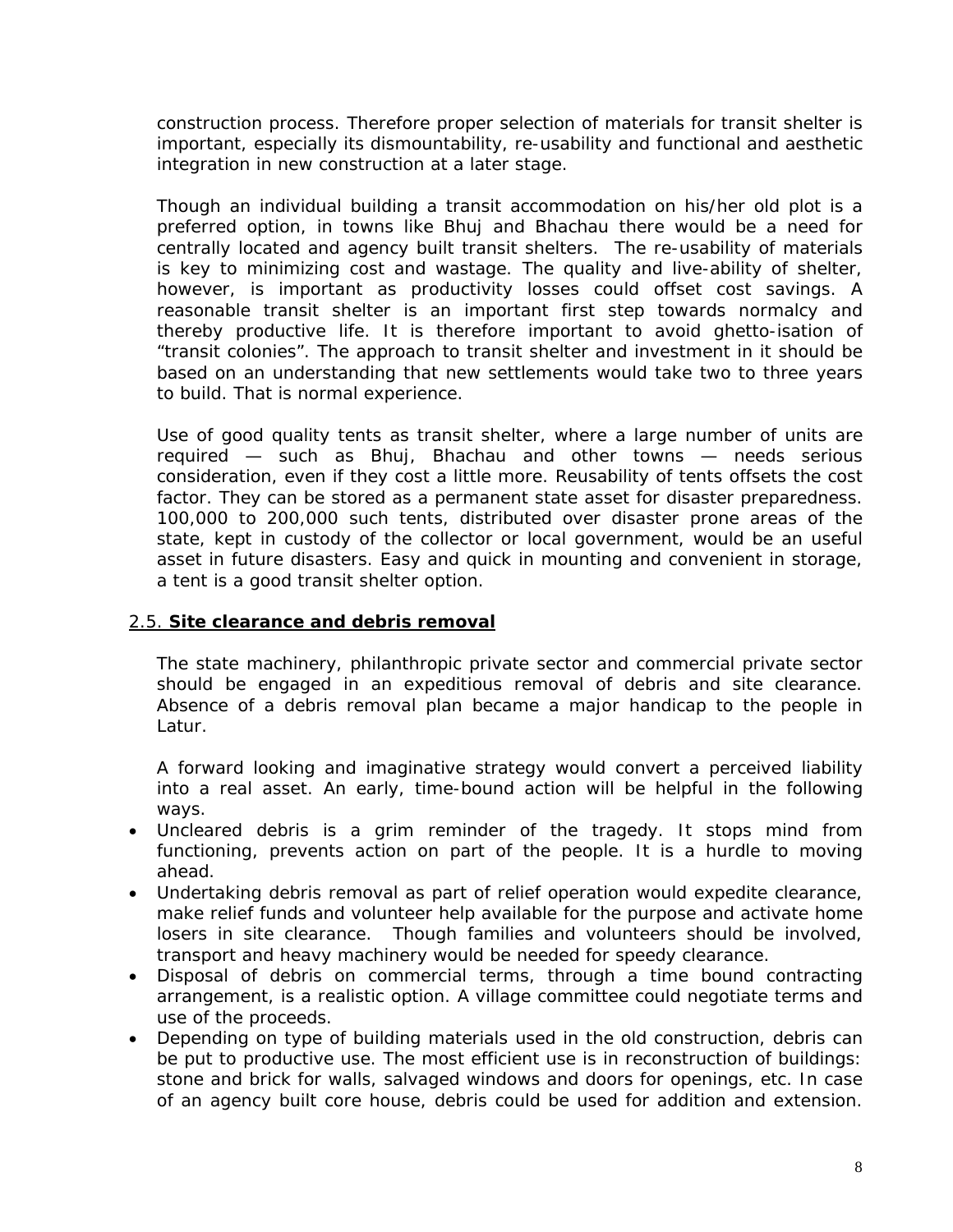The other possible uses are: crushed hard stone to make stone crete- blocks; for stone masonry (*with earthquake resistant features*); for road; compound wall; community building, etc. Depending on anticipated use, arrangement could be made to store, remove or recycle debris.

#### **2.6 Investment planning to strengthen local economy**

A huge investment is to be made in rebuilding villages and towns and reconstructing houses, infrastructure, services and amenities. Rebuilding industries and restoring livelihood are also important tasks.

A major part of this investment will be in construction: in building materials, in skilled and unskilled labour, in transport, etc. The proposed investment, to be made in two to three years in housing and infrastructure, would probably be more than cumulative investment by communities and the state over decades. Productive employment is a perennial problem in Kutch and Saurashtra regions, especially after successive draughts, cyclone and earthquake. Therefore, using this investment in a manner that strengthens local economy should be an important objective of rehabilitation policy and should form a core consideration in programme development and activity planning.

Much will depend on how the construction programme is conceived and executed as construction generates both short and long term employment. Big builders, non–local materials and imported technology would take money away from the area. Participatory construction through use of small local contractors and communities; use of local materials (*such as Bella stone*); proper training in earthquake resistant technology to local skilled craftsmen, especially masons (*which will save them redundancy and ensure proper earthquake resistant new construction*); and setting up production centers for some of the required materials (*suited to local conditions*) would help local economy.

This is a matter for in-depth examination and planning. However, including this aspect - strengthening local economy and maximizing short and long term employment for the local people--as an essential objective -- not only a byeproduct -- of the rehabilitation programme is vital. Asking the questions: *how many local people employed? how many permanent jobs created? how many local artisans trained in earthquake resistant construction*? would induce thinking on and planning for this aspect. The employment generated, not only houses constructed or money spent, should be used as a yardstick to measure success of the rehabilitation programme.

Among other things, the rehabilitation programme should be seen as an opportunity to train women in skilled construction jobs — masonry, carpentry, plumbing, etc. As women work as unskilled labour in construction jobs - carrying bricks, helping masons, etc -- they are capable of and accustomed to hard labour. They also have innate skills for crafts, capacity for refined workmanship and quick learning ability. Training them in skilled construction jobs would help them access value added jobs, reduce drudgery, enhance their social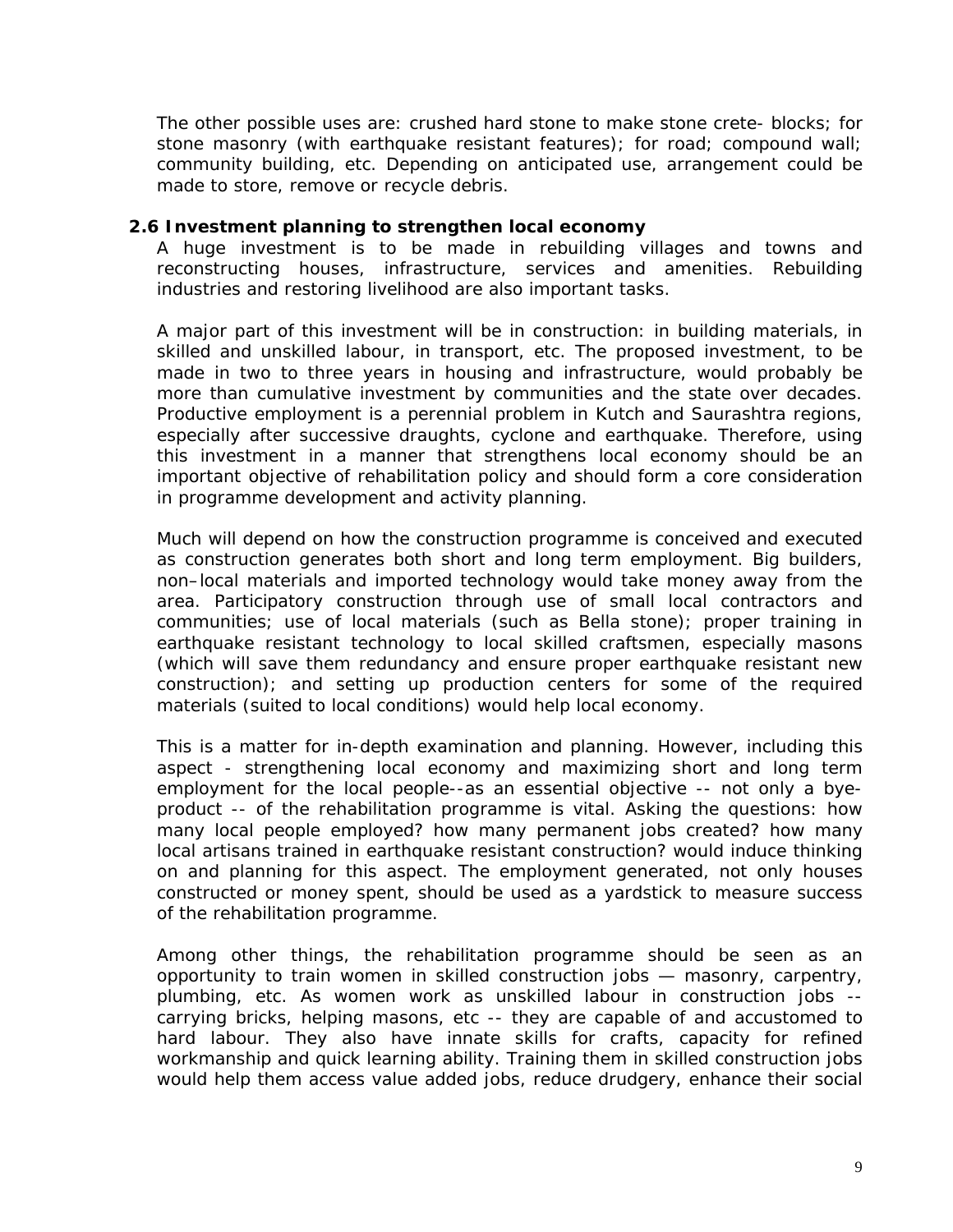standing, contribute to poverty alleviation and create a dependable skilled work force to ensure quake and cyclone resistant buildings.

## 2.7**. Learning from the past and others**

A significant and relevant experience in handling post-earthquake rehabilitation exists in India. It is with the state governments, government officials, donor agencies, NGOs, technical experts, professionals, academics, and people themselves. Latur, Chamoli, Uttar Kashi -- especially Latur-- experience is recent and most relevant to Gujarat. Repeating the same mistakes would be tragic and expensive. Waste is avoidable. And there is no need to re-invent the wheel.

Putting available experience to maximum productive use -- from damage assessment survey to transit housing to relocation dilemma to community participation - should be a priority concern of the state government. Some of it is already happening spontaneously and informally. Some formal arrangements could be considered. A Rehabilitation Plan Advisory Committee, set up by the state government, could accommodate and use experiences and services of various people. **Prof. Arya** is already involved. Administrators like **Mr. Siddhu** (*who managed reconstruction programme in Latur*), **Mr**. *Pardesi (who was the District Collector in Latur at the time of earthquake and played an important role in relief administration and formulation of rehabilitation project*); research and training institutions **like Tata Institute of Social Science**s (*who conducted several support studied*); NGOs like **SPARC** (*who was Community Participation Consultant to the World Bank funded MEERP*), **Ravi Chopra** of People's Science Institute, *Derhadun (who did credible work in Uttar Kashi, Latur, Jabalpur and Chamoli***); Rajendra and Rupal Desai of ASAG** (*who did pioneering work in retrofitting and community awareness in Latur*); corporate and business houses like **HDFC** *(who adopted a village and provided other inputs in the programme*), just to mention a few, should be brought in the process formally. Their contribution will be valuable.

NGOs, the private sector and academic institutions, I understand, are already contemplating ways to exchange ideas and experiences, including people to people dialogue and experience sharing. A few house-wives and local leaders from relocated villages of Latur would explain cost benefit of relocation to Kutch villagers better than any expert or social scientist.

For an effective programme implementation it is necessary to value this skill and experience. More importantly, it is necessary to find ways to use these resource persons in planning and implementation

### **2.8 Organizational Arrangements**

An imaginative organizational arrangement for planning and implementation is critical to success of this massive endeavor. This is where things go wrong, objectives get diluted, distortions set in, processes get derailed and the outcome suffers. There are many ways of doing this. However, a better way is to give shape to the unstructured partnership that has spontaneously evolved between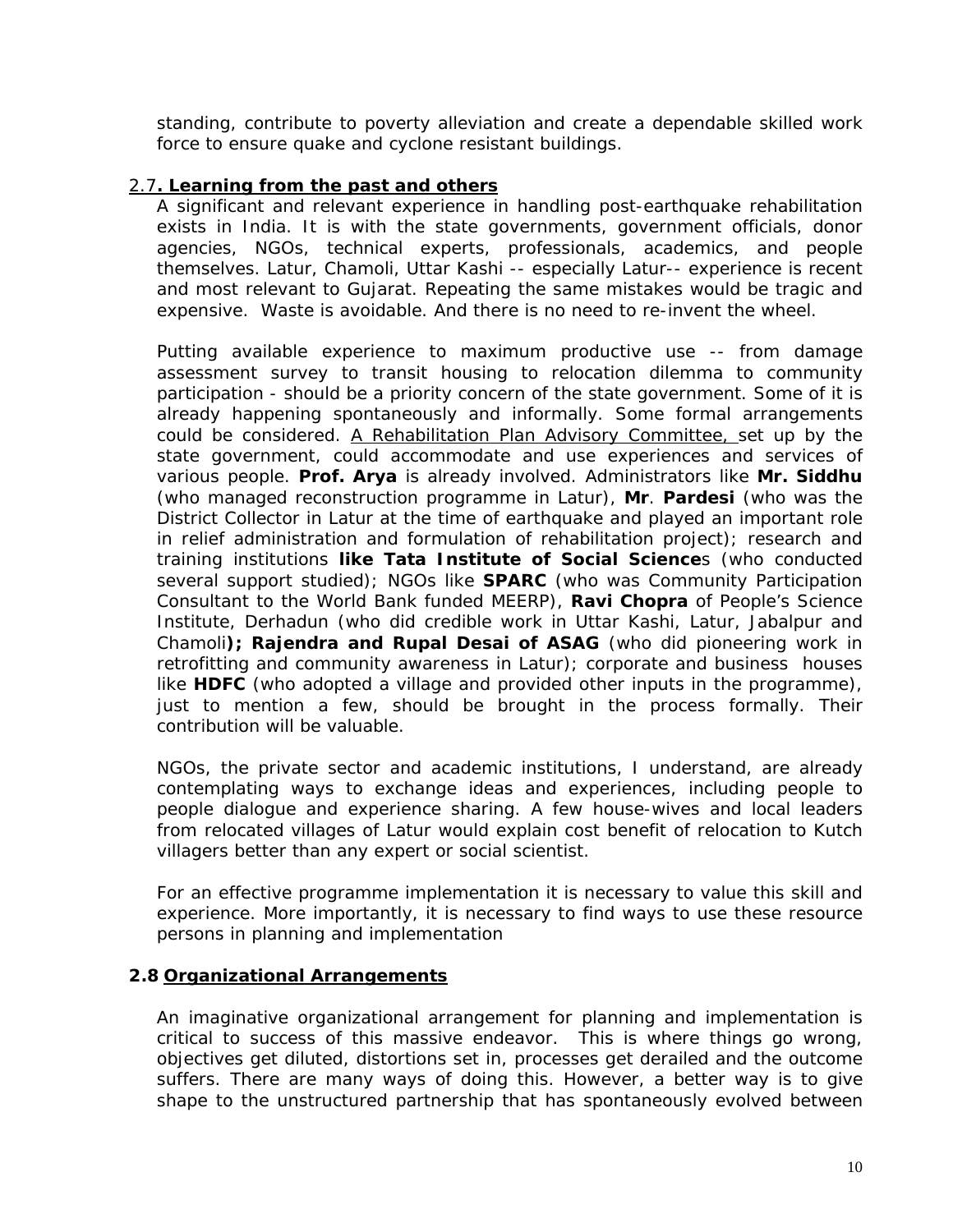government, non-governmental agencies, corporate houses, private sector, professionals and disaster victims. All are needed in this task: the government with its resources – money, land and organizational machinery; NGOs (*defined in a broader sense to include voluntary agencies, civic groups, communities, CBOs, etc.)* to organize communities, provide services, evolve alternatives and to act as a watch-dog against possible deviations and leakages; the private sector *(corporate houses, business, industry*) to contribute entrepreneurship, management, planning and resource mobilization skills and funding assistance; professionals to offer safe and cost effective structural solutions, appropriate house designs and settlement plans; and disaster victims themselves to articulate needs, contribute skills and resources and monitor progress and performance. Developing an appropriate organizational structure to coordinate among and benefit from these diverse strengths is a challenge.

The government's role in this operation should be primarily one of '**facilitator**' not 'doer'. The government should create conditions for other partners to play their role effectively. Both the organizational structure and operational arrangements should reflect philosophy and culture of "facilitation" and "enablement". Decentralization should be a key theme of the operation and the partners mentioned above should be assigned roles commensurate with their respective strengths. Devolving responsibility to the lowest possible level and creating responsible, accountable and performance enhancing arrangements at that level is important.

How does the government perceive this problem and defines the task would largely determine the nature of response. If you, as the Chief Minister, say that the government is to rebuild hundreds of villages and construct lakhs of houses, in a few months, it would generate one kind of organizational response: big contractors, fast building technologies, massive procurement, high flying professionals. The controls would move to power wielding, manipulating hands. Alternatively, if you say that 200 Panchayats are to rebuild/reconstruct destroyed villages and, more importantly, that each family is to rebuild or repair its own house, it would generate an entirely different kind of organizational response: local people, small contractors, indigenous materials and *technology (albeit improved for disaster protection*). The control would remain in hands of people, villagers and community leaders. The government won't be burdened, as lakhs of families would assume responsibility. The government won't be criticized for poor construction, leakages, favouritism and corruption. The contractors and builders won't be able to hijack the programme and the much-maligned nexus won't have much operational space.

Implementing a programme of this kind effectively demands more than conventional decentralization. It requires atomization: activating and putting in charge the smallest and the lowest component of the conventional organizational hierarchy-- the earthquake victim, the "beneficiary", the family. With them in the center of the process and in charge, there is not much chance of things going wrong. *Gujarat is Gandhi's land*. We do understand grass roots democracy, decentralization, people's power, bottom –up approach, and `*small is beautiful'*.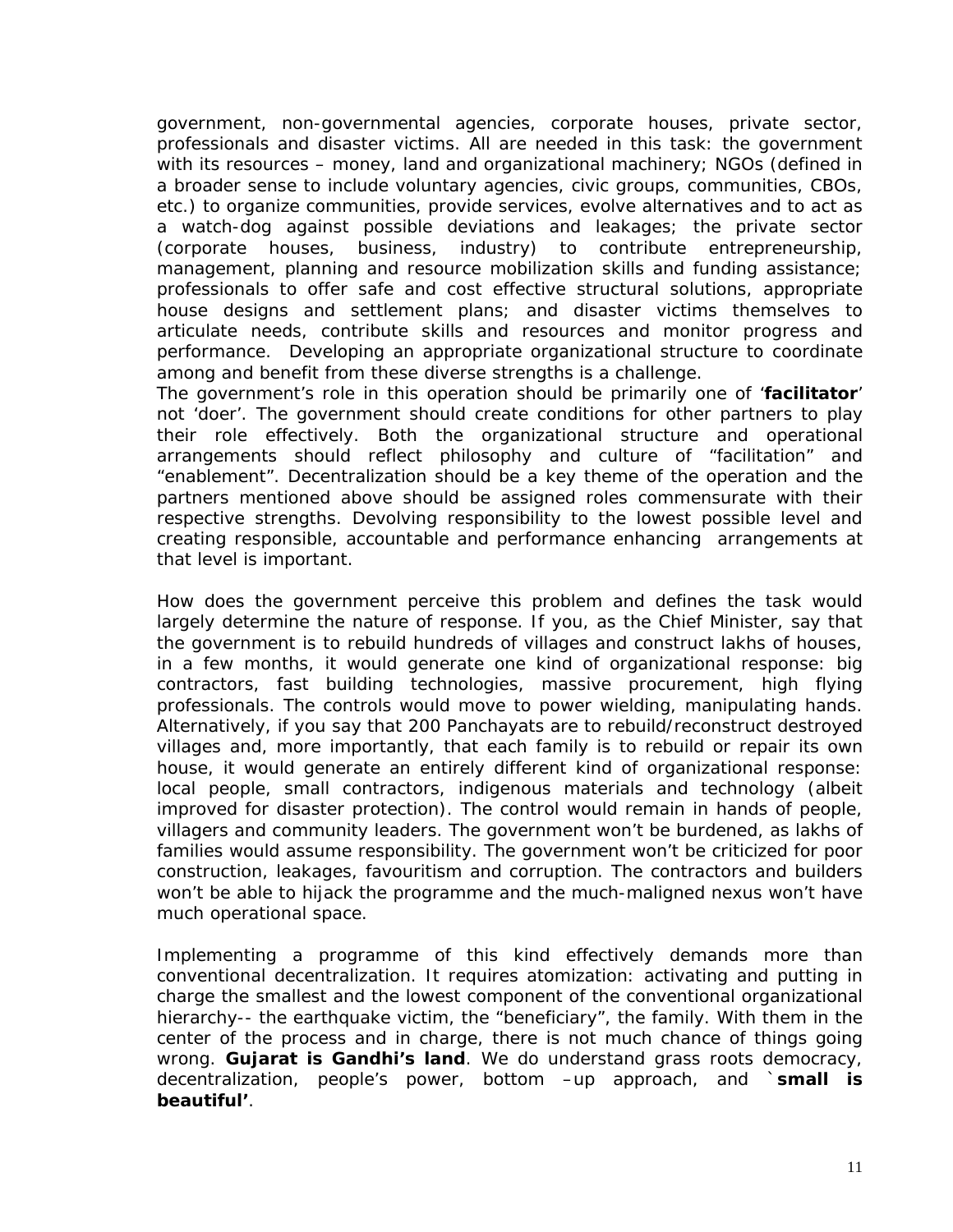It is in this organizational context that one is concerned about the state's announcement – or is it just a "wish", "hope"? - to build villages and houses before forthcoming monsoon. If so, it would give wrong signals organizationally (*wrong in the above stated context*). If the state seriously attempts to achieve that objective (*quick construction in four/ five months*) it would have to work in a centralized, top down, process-devoid, contractor- dominated and governmentofficer managed organizational system. Even if it succeeds in target achievement (*no one really believes that it would*) there is little doubt that the quality would suffer and that the "development" objective would take a back seat. And if its fails, not only will the state face criticism, it would also be saddled with a wrong (*in the above context*) organizational set up.

It is a lose- lose situation, whichever way one may look at it. It is therefore important that this matter of time frame is clarified now.

## 2.9. **Transparency and Accountability Structures**

Preventing/reducing, to the extent possible, leakages and corruption in use of relief and rehabilitation materials and funds is vital for the government's credibility, civil society's morale, affected peoples' spirit and performance of the rehabilitation programme. The people are struck by tragedy. They have lost lives and property. The state's economy is delivered a massive blow. In response, the affected people have shown amazing courage and resilience. The civil society, including NGOs, business and industry, common citizens and international community, have poured in material, manpower and moral help. The government machinery is also in the forefront of relief and rehabilitation effort. A special environment of solidarity and support has been created. A spontaneous partnership between various stakeholders has developed. Leakages, corruption or even perception of corruption would undermine this partnership and spirit.

A convincing assurance by you and others in responsible positions in the government that the leakages would be prevented and that corruption would be dealt with firmly would certainly help. However, that is no substitute for putting a transparent and accountable system in place. A few preliminary suggestions include the following:

- a) A separate relief and rehabilitation funds account to be audited by CAG.
- b) A participatory and transparent performance monitoring system at the state, district, taluka, town, village and project level, to monitor progress, quality and finances, if structured and managed properly, would ensure transparency and accountability. Proper structuring and equipping the civil society and communities to play active role is essential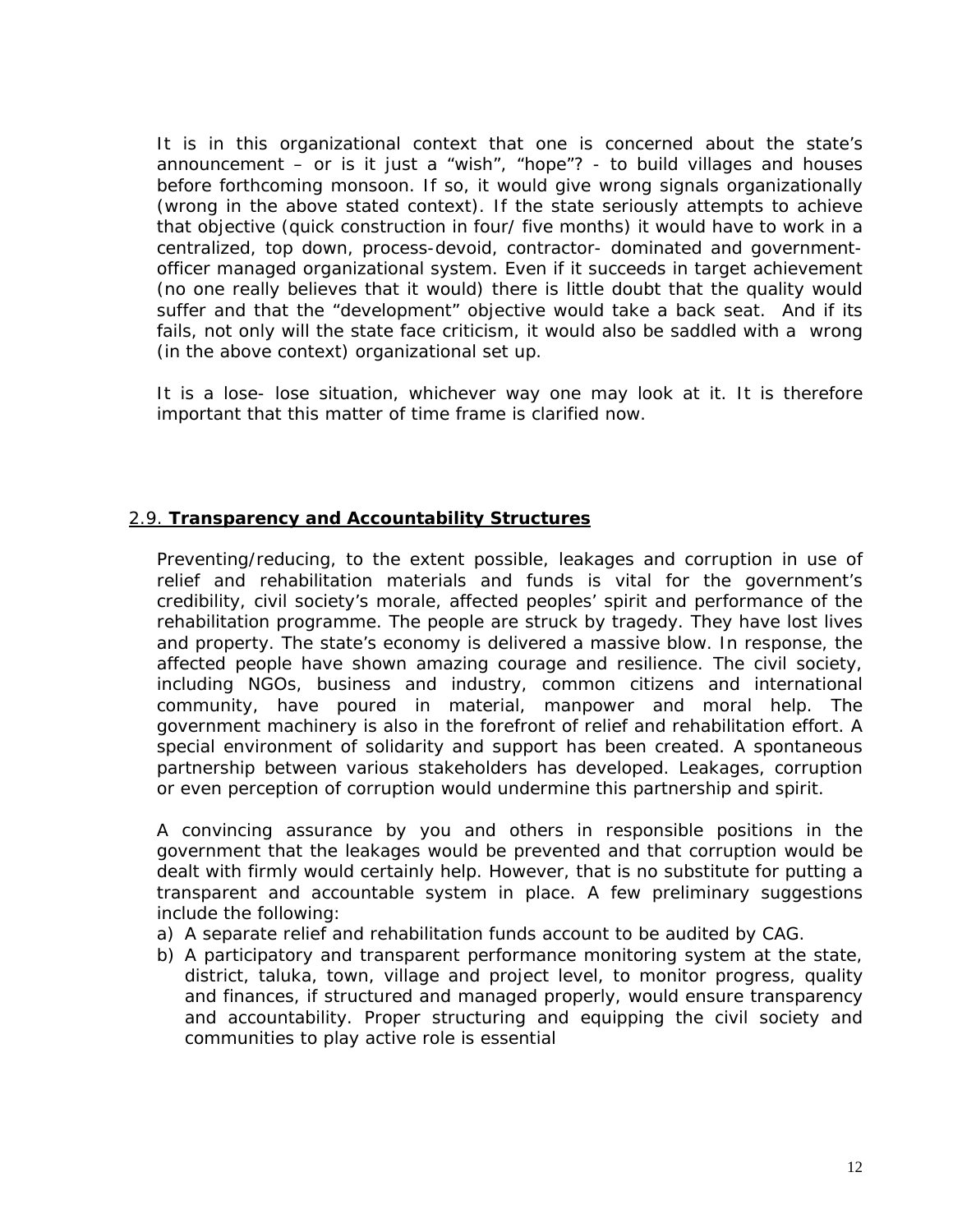## **2.9 Community Participation**

Saurashtra and Kutch regions have a special tradition in indigenous construction— especially in house design and settlement planning. The existing settlements bear an eloquent testimony to people's ability to design, plan and construct climatically suitable, functionally adequate, socially appropriate and cost effective houses using locally available materials and skills. The region also has skilled artisans. The settlement pattern bears an organic link with the economy of towns and villages. The cultural history of the place is scattered in its settlements. The region's tradition and people's knowledge and skills should be put to creative use in rebuilding houses, villages and towns.

Involvement of sensitive, experienced and properly oriented designers and planners who can build on and benefit from this valuable resource is critical. Also crucial is introduction of earthquake and cyclone resistant technology in construction. The opportunity must be used to introduce rain water harvesting, water conservation methods and, wherever possible and viable, solar energy system in new construction. The NGO or the professional intermediary may not necessarily have the required skill on this count. This aspect needs stressing. Most rehabilitation housing programmes start with this promise- sensitivity to tradition and commitment to participation-- but fail miserably on delivering. The government should ensure that the sad story doesn't repeat. Participation and learning from tradition are attractive concepts but difficult to practice. Preparing tools and materials to facilitate participatory planning and design and arranging required orientation and training for the NGOs, professionals and artisans is important.

## 2.11. **Flexibility in Design**

A cost ceiling is obviously needed but the intermediate agency and the concerned community should have freedom to select size and design of house/s. What is necessary is to encourage people and agencies to build a "functional" house, what is required for a village family, not a minimum house (*a rural house is rarely an exclusive dwelling, it is almost always an economic space too*). An incremental house design, which accommodates future incremental growth, should be the norm. It must be remembered that the `residence' is also an economic asset. Flexibility in interpreting area, cost and other norms would leave space for creativity.

#### 2.12. **Repair and Retrofitting**

Repair and retrofitting of buildings with non-structural, limited damage needs to be pushed as a legitimate, viable and sustainable option. Technically aided retrofitting (*structural strengthening*) is fast, cost effective, locally implementable and desirable. As this approach is not very popular education, communication, awareness and demonstration are necessary. Orientation and training of local construction artisans and small contractors besides confidence building of home owners, local communities and authorities are important steps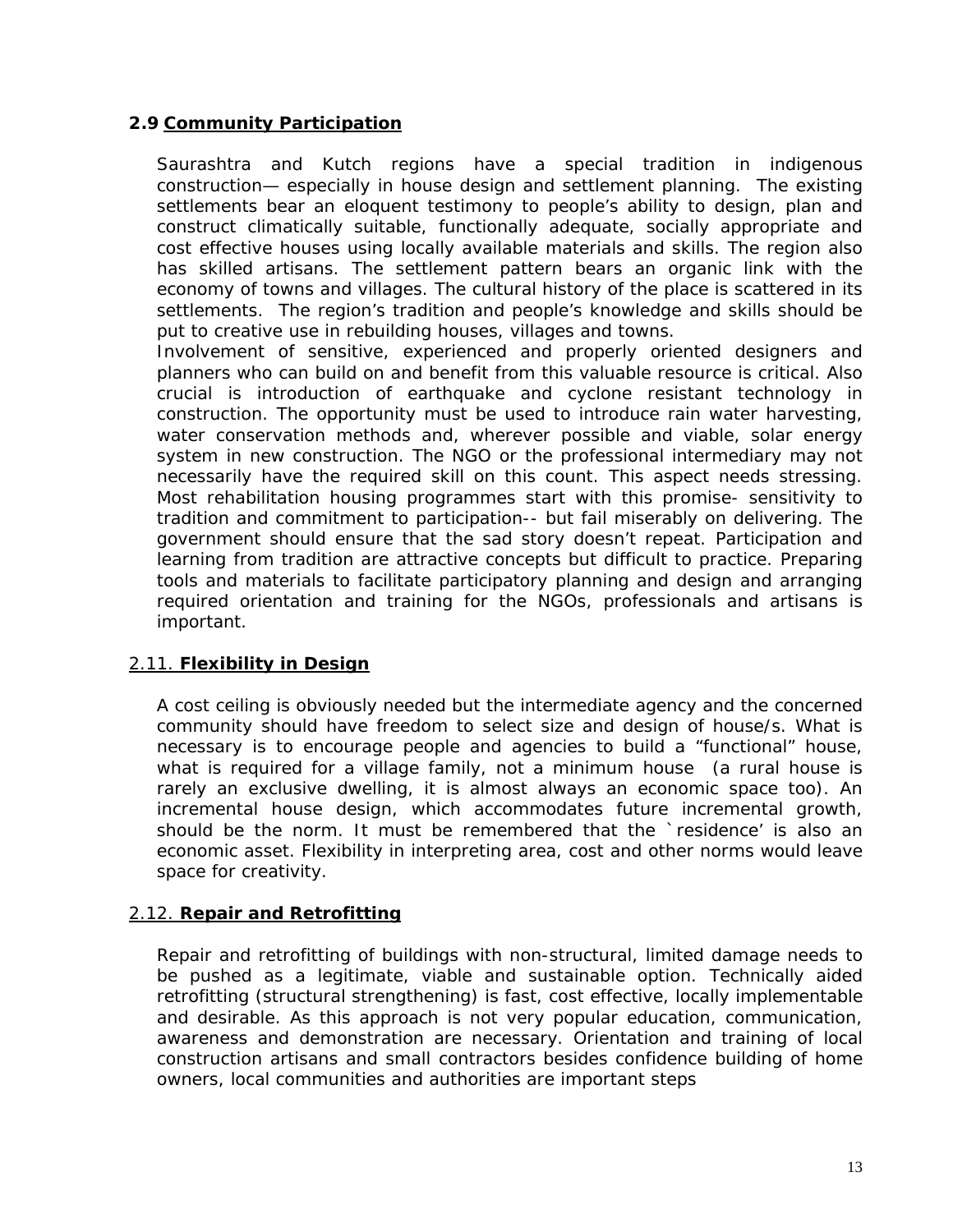### 2.13. **Reconstruction of Towns**

Mandi and district towns Bhuj, Bhachau, Anjar and Rapar have been severely damaged. Assessing damage; ascertaining community views and preferences on in-situ or new site reconstruction; evolving "conservative surgery" strategy and plans (*what to rebuild, what to demolish; which functions, which areas to relocate and where, etc*.); viewing reconstruction plans in the context of town's macro-economy; projecting future scenario (*especially city's role in the region's economy*); examining social issues; conserving tradition, culture and heritage; a special focus on needs of the poor (*especially their livelihood*) and assessment of water availability are some of the important considerations.

A more detailed work on the strategy for reconstruction of the urban centers is necessary. However, the following preliminary ideas deserve consideration.

- Establishment of a Special Town Development Authority for each ravaged city for a period of 5 years to oversee physical and investment planning and development. The organizational structure should include, besides the government and its agencies, space for businessmen, industrialists, artisans, farmers and workers from hinter land, civic organizations, NGOs, labour representatives, professionals, etc.
- The task of the Town Development Authority should include (a) economic development, and (b) settlement development. These functions are often – almost always- delinked and happen in an uncoordinated manner though different agency channels. The organizational structure and staffing pattern should reflect this broader, integrated role. The cities are engines of economic growth. In reconstruction their economic role should reflect prominently.
- To avoid recurrence of human loss and destruction of property *(these cities are very near a potentially explosive epicenter near Bhuj*) it is essential to ensure disaster resistant construction. Revising zoning regulations, building bye-laws, building permit system, compliance and monitoring procedures etc. is essential. Besides capacity building of concerned authorities through legislative support and trained man-power, it is also necessary to train professionals in earthquake and cyclone safe design and educate people on these matters.

## **2.14. Disaster Mitigation in Ahmedabad**

Extensive damage to a metropolitan city is a new feature of the recent earthquake. Neither the state government nor NGOs have much experience in post-earthquake reconstruction/rehabilitation in a metropolitan city.

Considering the location (*urban*); extent and nature of damage *(total or partial collapse, heavy structural damage*); type of buildings (*mostly multi-storey or high rise apartments*); nature of ownership (*collective*); delivery system (*constructed by builders*); and economic status of the victims (*mostly middle or upper middle class*), the government intervention, both financial and organizational, compared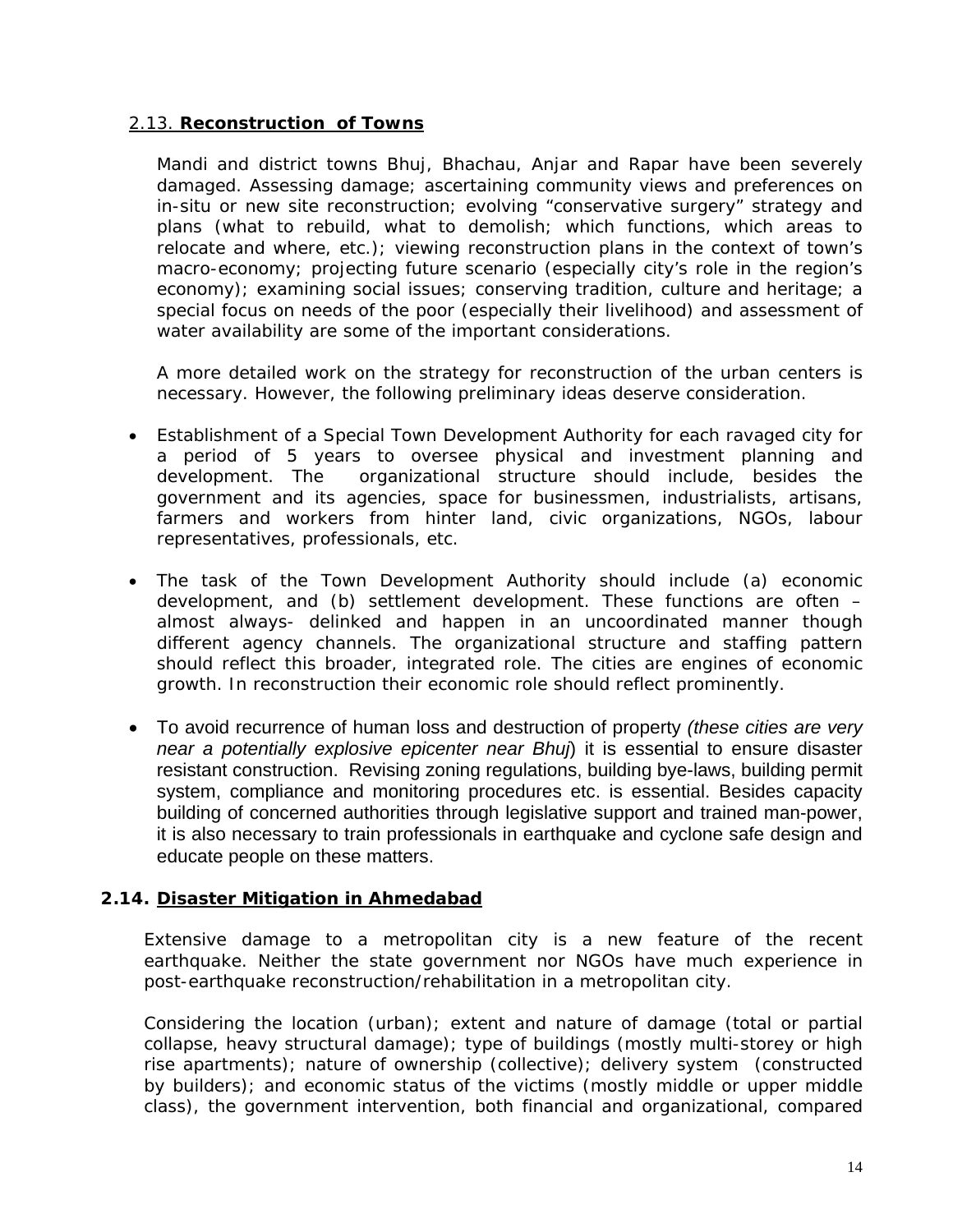to villages and towns of Kutch and Saurashtra, is marginal. A package of assistance for the lost or damaged *property (besides loss of life and injury*), in form of subsidy and loan, has been announced. Though useful, it is inadequate as due to a wider systematic failure the situation is very complex. Early mitigation requires handling the complex institutional issues on a priority basis. AMC and AUDA (*for building bye-laws, safety code, zoning regulation, building permission, FSI utilization, illegal construction, etc*.), banks and HFIs (*for past and future loans*); insurance; legal and financial liability of builders for compensation; role and responsibility of municipal/ AUDA officers; role and responsibility of professionals (*especially architects and structural designers*) are some of the institutional issues demanding urgent attention.

The matter has an added complexity as role, responsibility and work of the builder – he is accused of incompetence, greed, illegality, neglect, cheating and corruption-- is in focus, rather than the natural disaster. Emphasis is heavy on punishing the `guilty' rather than rebuilding destroyed or damaged property. Paucity of competent and experienced structural engineers and related professionals to assess damage, advise on repair and structural strengthening, and restore confidence for reoccupation of damaged buildings are major handicaps to restoring normalcy.

A speedy mitigation in Ahmedabad demands the following:

- Technically competent damage assessment and unambiguous categorization for compensation, demolition and repair
- Clear norms for damage compensation
- Redrafting of the building code with safety provisions and other related features
- Rethinking and restructuring building permission system for greater responsibility on the professional team, better compliance monitoring, greater client participation and control, improved agency (*AMC, AUDA*) capacity (*through improved frame-work, trained manpower, better tools, etc*.) for scrutiny, guidance and monitoring
- Emphasis on mediation for dispute resolution and across- the- table-settlement rather than lengthy and uncertain legal procedure with respect to the builder's liability. Using the opportunity to reinvent and reactivate the `Mahajan' tradition for conflict resolution
- Encouragement and support to the association of property losers for collective action
- Evolving cost sharing formula through consultation among concerned parties to finance reconstruction
- Professional assistance-- legal, architectural, structural *(for repair and retrofitting of existing buildings, for new construction*), construction management, etc.
- Working out, expeditiously, special assistance schemes: loan rescheduling and fresh loans; insurance; construction, repair, etc.
- Re-training and skill upgrading of concerned professionals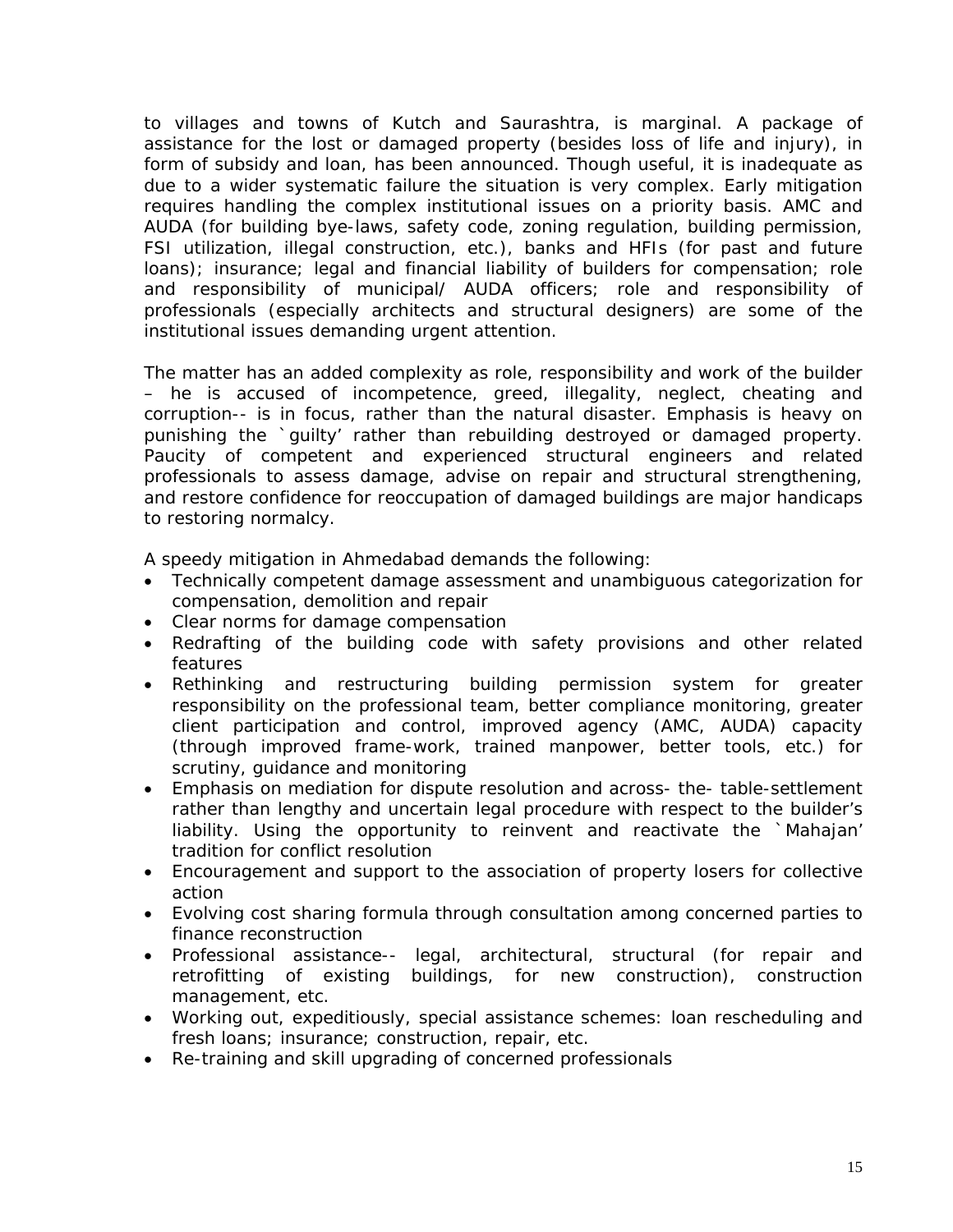The situation in Ahmedabad is rather complex. Considering its visibility, media proximity, political reach of the affected middle class, comparative inexperience in handling the metropolitan situation and nature of loss (*expensive properties have been destroyed or damaged*), it is necessary to evolve a proper disaster mitigation response. Besides the professional bodies, professionals, academic and training institutions, corporate houses, business, industry, trade and trade unions should play a role in coordination with the government. As majority of the affected families are non-poor, the setting is urban and the damaged structures are complex, the NGO interest is limited. Civic organizations and concerned professionals with interest and experience in urban governance have an important role to play.

### **2.15. Structural Strengthening of Vulnerable Building Stock**

Another aspect that deserves attention is protecting buildings and structures which have withstood quake with minor or no damage. Considering that earthquake can strike again, almost any day, how to protect these structures should be examined. A small investment now could save a massive cost later. However, if it does not get integrated in the current programme of rehabilitation, it may never happen until it is too late. The strategy, therefore, should be one of encouraging, supporting and enabling people to strengthen their own buildings and houses. Identifying structural solutions and making institutional arrangement for financial assistance for the purpose may help moving in the right direction. Demonstration, education, awareness and training the artisans and the professionals in disaster resistant design and construction are important.

#### **2.16. Development not only rehabilitation**

It is important that the rehabilitation is not seen in separate compartments – settlements, infrastructure, employment-- but as part of an overall 'development' package for the affected people and districts. Integration, coordination, convergence and planning with the future in mind, are all part of it. The earthquake has necessitated a massive investment in the area. The quoted investment figure is not normally available for such villages and towns. How to make most it for the disaster victims and how to optimize benefits to the region is the real challenge. The conventional rehabilitation, as we know it, is static, statusquoist. "**Development" is dynamic**. And that must be the goal.

- 3.0 The real challenge before you and the state government is not to allow this rehabilitation effort to degenerate into one more sad story. The investment, to use a familiar phrase, should not go down the drain. The new villages and towns shouldn't be poorly constructed as lifeless, characterless rows of houses in straight lines. They must have quality, as built environment of Kutch and Saurashtra has a strength, a special character. That must not be lost. Only if that is lost the destructive earthquake would have won the battle.
- 4.0. I must apologize for the length of this letter. However, as we all know, the challenge before the state is daunting. The main problem is not so much money, mobilization of